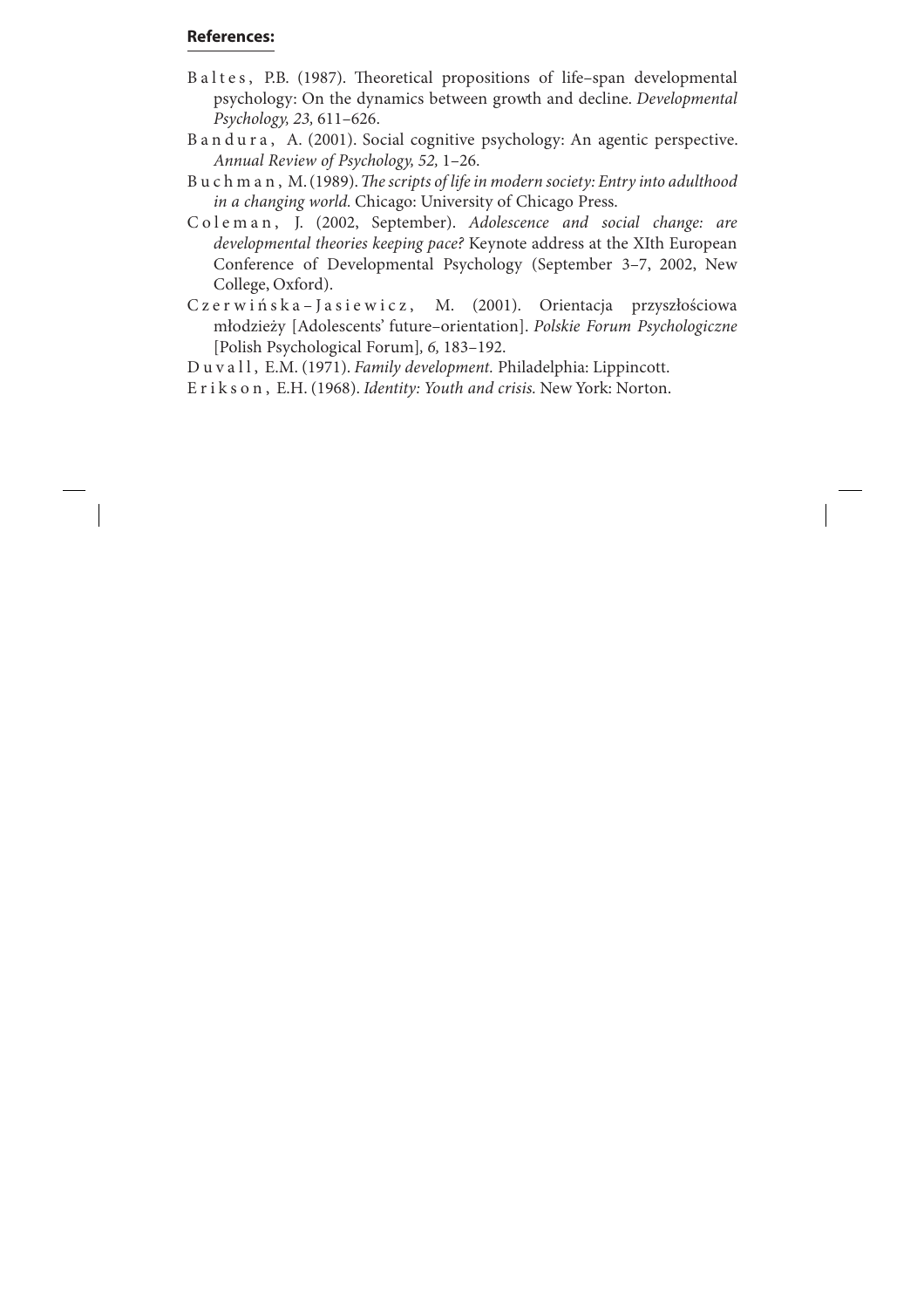- Hagestad, G.O. & Neugarten B.L. (1985). Age and the life course. In R. Binstock & E. Shanas (Eds.), *Aging and the social science*. New York: Van Nostrand Reinhold Comp., 35–61.
- Harwas–Napierała, B. & Trempała, J. (2000, Eds.), *Psychologia rozwoju człowieka, tom 2* [Psychology of human development, vol. 2]*.* Warszawa: Wydawnictwo Naukowe PWN S.A.
- Hav i g hu r s t , R. (1972). *Developmental tasks and education.* New York: McKay.
- H e l d , T. (1986). Institutionalization and deinstitutionalization of the life course. *Developmental Psychology, 29,* 157–162.
- H u r l o c k E. (1985). *Rozwój dziecka, tom 1 i 2.* Warszawa: PWN [Child Development, vol. 1 & 2]
- K o h l i, M. & Meyer, J.W. (1986). Social structure and social construction of life stages. *Human Development, 29,* 145–180.
- Kohli, M. (1986). Social organization and subjective construction of the *life course.* In A.B. Sorensen, F.E. Weinert, & L.R. Sherrod (Eds.), *Human development and the life course: Multidisciplinary perspectives.* Hillsdale, NJ: Erlbaum, 271–291.
- Kuich, M. & Trempała J. (1985). Organizacja temporalna doświadczeń życiowych i poziom rozwoju operacji umysłowych [Temporal organization of life experience and development of intellectual operations]. In J. Trempała (Ed.), *Rozwijający się człowiek w zmieniającym się świecie* [Developing individual in changing world]*.* Bydgoszcz: WSP, 407–414.
- Lanz, M. & Rosnati, R. (2002). Adolescents' and young adults' construction of the future: Effects of family relations, self–esteem, and sense of coherence. In J. Trempała & L–E. Malmberg (Eds.), *Adolescents' future orientation: theory and research.* Frankfurt am Main – New York – Oxford: Peter Lang, 17–34.
- Lerner, R.M. (1998). Completing the construction of the life span. *Developmental Psychology, 41,* 288–294.
- L e v i n s o n, D. (1978). *The seasons of a man's life*. New York: Knopf.
- Lewin, K. (1946). Behavior and development as a function of the total situation. In L. Carmichael (Ed.), *Manual of child psychology* (pp. 791–844). New York: John Wiley & Sons, Inc.
- Liberman, N. & Trope, Y. (1998). *The role of feasibility and desirability considerations in near and distant future decisions: a test of temporal construal theory*. Journal of Personality and Social Psychology, 75, 5–18.
- L i b e r s k a , H. (1995, August). *Images of life perspectives in Polish adolescents in the context of social and political transformation*. Poster presented at the VIIth European Conference of Developmental Psychology (August, 23–27, 1995 in Cracow, Poland).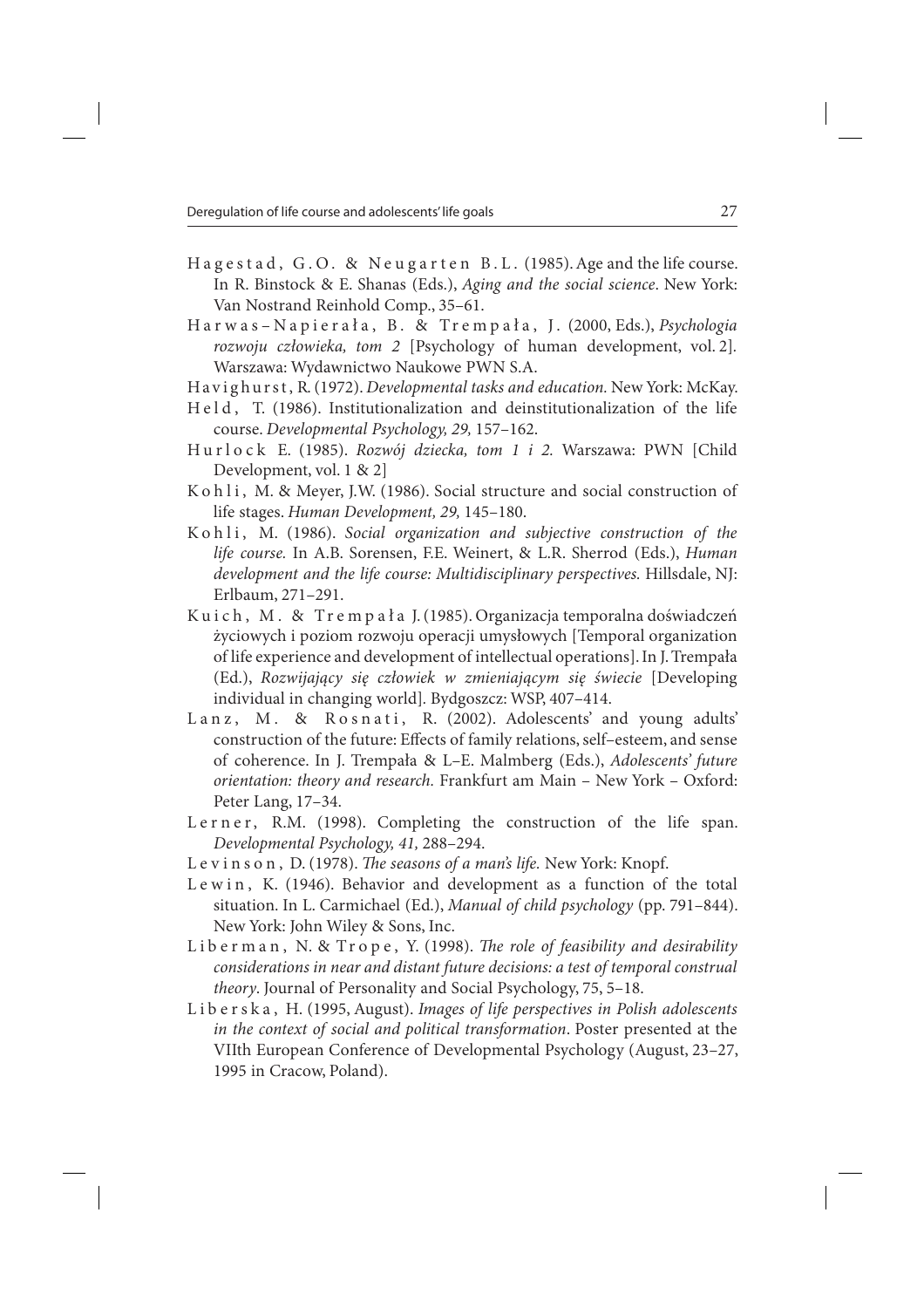- L i b e r s k a, H. (2002). Life perspectives of adolescents in the context of social and economic changes in Poland. In J. Trempała & L–E. Malmberg (Eds.), *Adolescents' future orientation: theory and research.* Frankfurt am Main – New York – Oxford: Peter Lang, 51–64.
- M a l m b e r g , L–E. (1998). *Education and students' future–orientation.* Vasa: Abo Academi University Press.
- M a l m b e r g , L–E. & Trempała, J. (1997). Anticipated transition to adulthood: The effect of educational track, gender, and self-evaluation on Finnish and Polish adolescents' future orientation. *Journal of Youth and Adolescence, 26,*  517–537.
- M a l m b e r g , L–E. & Norrgård (1999). Adolescents' ideas of normative life span development and personal future goals. *Journal of Adolescence, 22,* 33–47.
- M e y e r , K.U. (1986). Structural constraints on the life course. *Developmental Psychology, 29,* 163–170.
- N e u g a r t e n , B.L. (1964). *Personality in middle and late life.* New York: Atherton Press.
- Nissan, M. (1972). Dimension of time in relation to choice behavior and achievement orientation. *Journal of Personality and Social Psychology, 57,*  660–671.
- Nurmi, J-E. (1989). *Adolescents' orientation to the future. Development of interests and plans, and related attributions and affects, in the life–span context*. Commentationes Scientiaurum Socialium, 39, 9–53.
- N u r m i , J–E. (1991). How do adolescents see their future? A review of the development of future orientation and planning. *Developmental Review, 11,* 1–59.
- Nurmi, J-E. (1992). Adolescent development in an age-graded context: The role of personal beliefs, goals and strategies in the tackling of developmental tasks and standards. *International Journal of Behavioral Development, 16*,169–189.
- N u r m i , J–E. (2001, Ed.). *Navigating through adolescence: European perspectives.*  New York, N.Y.: Routledge – Falmer.
- Nurmi, J-E. & Salmela-Aro, K. (2003). Goal construction, reconstruction and depressive symptoms in a life–span context: The transition from school to work. *Journal of Personality, 71,* 385–420.
- N u r m i , J–E., Liiceanu, A., Liberska, H. & Grob, A. (1994). *Future oriented interests in 13 cultures: A comparison of Adolescents living in Western and Eastern Europe and the United States*. (niepublikowany raport z badań).
- O b u c h o w s k a , I. (2000). Adolescencja [Adolescence]. In B. Harwas– Napierała & J. Trempała (Eds.), *Psychologia rozwoju człowieka* [Psychology of human development, vol.2*.*]. Warszawa: PWN S.A. Press, 163–201.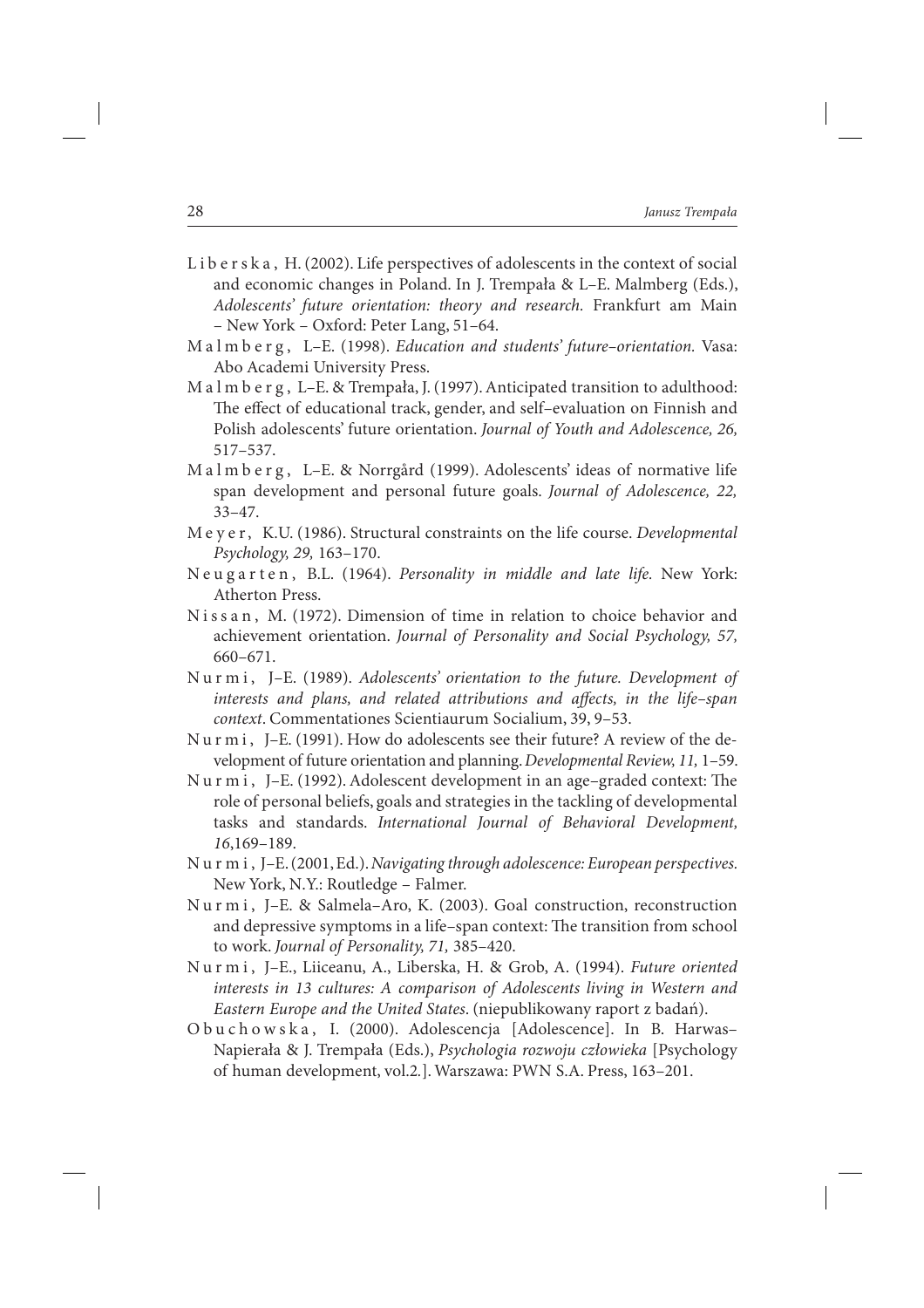- O b u c h o w s k i , K. (2000). *Od przedmiotu do podmiotu* [From object to subject]. Bydgoszcz: Wydawnictwo AB.
- P i a g e t , J. (1981). *Równoważenie struktur poznawczych* [Equilibration of cognitive structures]. Warszawa: PWN.
- R e m b o w s k i, J. (1984). Psychologiczne problemy starzenia się człowieka [Psychological problems of elderly]. Warszawa–Poznań: PWN.
- Riley, M. (1985). Age strata in social system. In R. Binstock & E. Shanas (Eds.), *Aging and the social science*. New York: Van Nostrand Reinhold Comp., 369–411.
- R i l e y, M. (1986). The dynamisms of life stages: Roles, people, and age. *Human Development, 29,* 150–157.
- R o c k a c h , A., Orzeck, T., Moya M. & Exposito, F. (2002). Causes of loneliness in North America and Spain. *European Psychologist, 7,* 70–79.
- Schroots, J.J.F. (2003). Life-course dynamics: A research program in progress from the Netherlands. *European Psychologist, 8,* 192–199.
- S ettersten, R. A. (1997). The salience of age in the life course. *Human Development, 40,* 257–281.
- Śliwicka, A. (2002). *Plany życiowe młodzieży* [Adolescents' life plans]. Bydgoszcz: Instytut Psychologii Akademii Bydgoskiej (niepublikowana praca magisterska).
- Tr e m p a ł a , J. (2002). Models of psychological time in the research on time perspectives. In J. Trempała & L–E. Malmberg (Eds.), *Adolescents' future orientation: theory and research.* Frankfurt am Main – New York – Oxford: Peter Lang, 111–121.
- Tr e m p a ł a , J. & M a l m b e r g , J–E. (1996). Dorosłość w oczekiwaniach młodzieży polskiej i fińskiej [Adulthood in expectations of Polish and Finnish youth]. *Forum Psychologiczne* [Psychological Forum]*, 1,* 59–71.
- Trempała, J. & Malmberg L-E. (1998). The anticipated transition to adulthood: Effects of culture and individual experience on Polish and Finnish adolescents' future orientations. *Journal of Psychology, 132,* 255–266.
- Tr e m p a ł a , J. & M a l m b e r g , L–E. (2002, Eds.). *Adolescents' future orientation: theory and research.* Frankfurt am Main – New York – Oxford: Peter Lang.
- Tr o m m s d o r f f, G. (1994). Future time perspective and control oreintation: social conditions and consequences. In Z. Zaleski (Ed.), *Psychology of future orientation* (pp. 39–62). Lublin: Catholic University of Lublin Press.
- Trommsdorff, G., Zheng, G. & Tardif, T. (2002). Value of children and intergenerational relations in cultural context. In P. Boski, F.J.R. van de Vijver & A.M. Chodynicka (Eds.), *New directions in cross–cultural psychology.* Warsaw: Polish Psychological Association, 581–599.